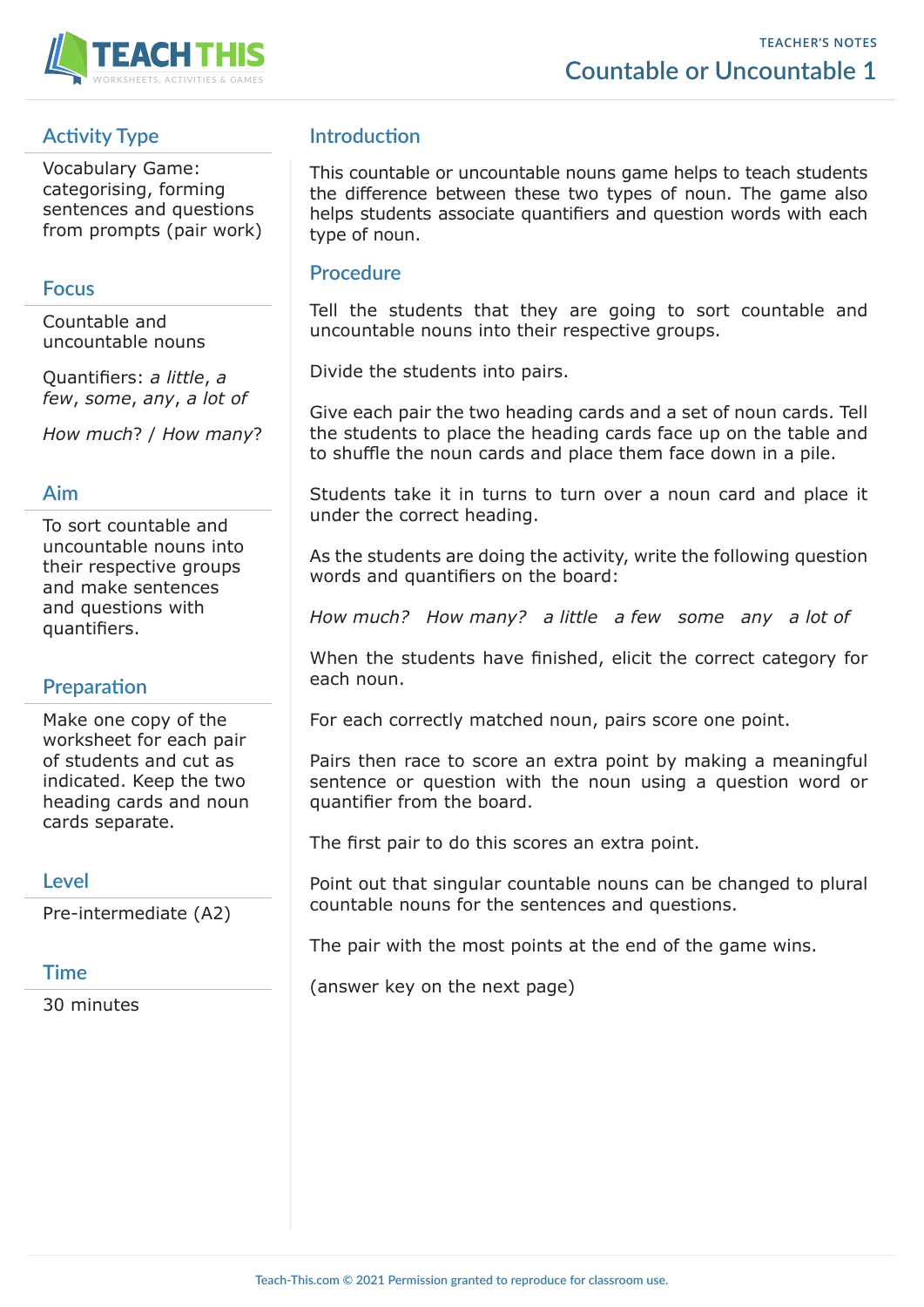

# **Activity Type**

Vocabulary Game: categorising, forming sentences and questions from prompts (pair work)

### **Focus**

Countable and uncountable nouns

Quantifiers: *a little*, *a few*, *some*, *any*, *a lot of*

*How much*? / *How many*?

### **Aim**

To sort countable and uncountable nouns into their respective groups and make sentences and questions with quantifiers.

# **Preparation**

Make one copy of the worksheet for each pair of students and cut as indicated. Keep the two heading cards and noun cards separate.

#### **Level**

Pre-intermediate (A2)

# **Time**

30 minutes

# **Answer key**

#### **Uncountable nouns Countable nouns**

air answer bread baby fun beach gold chair and chair and chair grammar game game iuice minute love **plant** metal library power river rain smile sand star is a starting of the starting starting starting starting starting starting starting starting starting seafood tent tea village water wall wall

#### How much? **How many?**

a little a structure a few some some any any a lot of a lot of

oil and a set of the set of the mewspaper